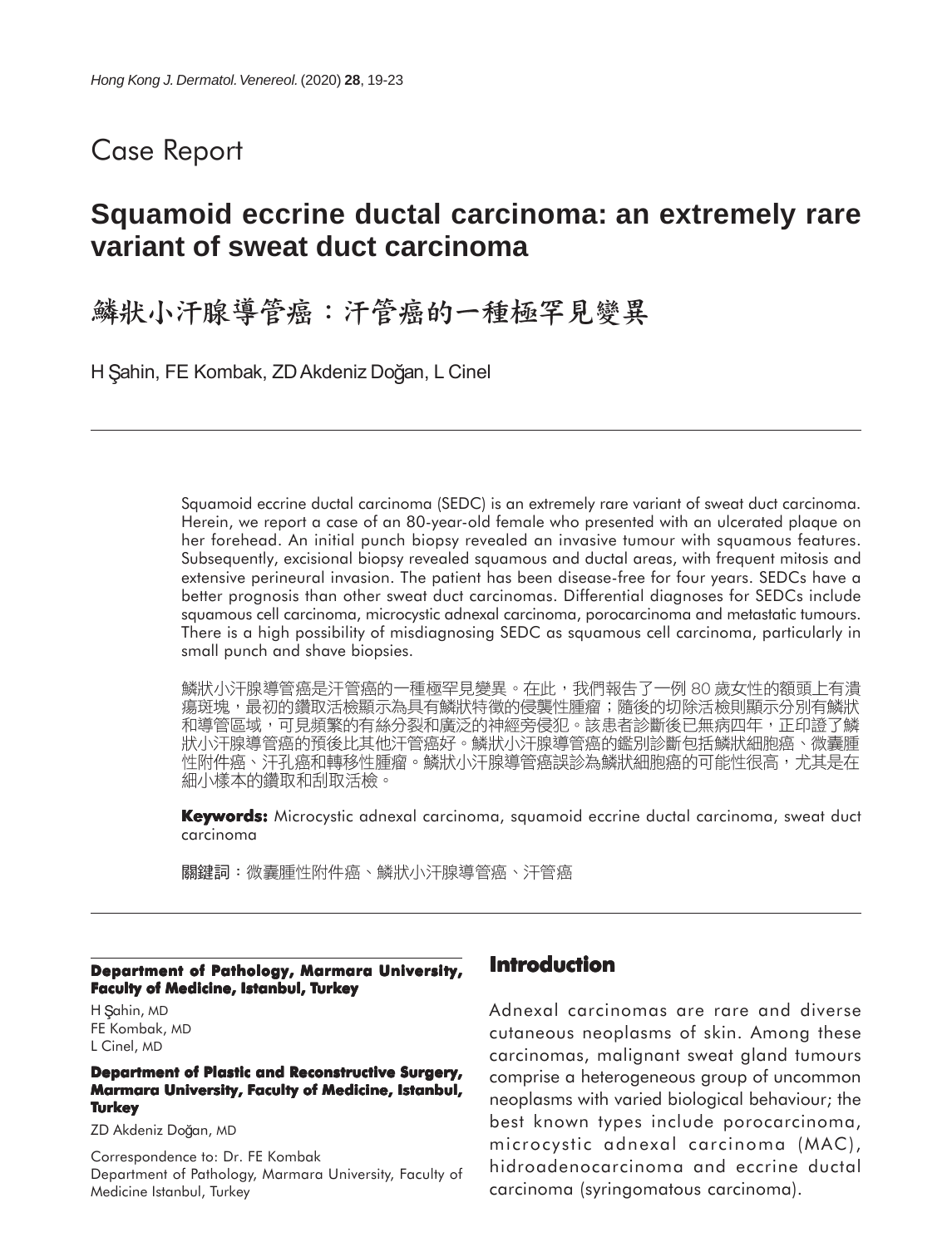Squamoid eccrine ductal carcinoma (SEDC) is an extremely rare variant of sweat duct carcinoma. SEDC generally occurs as a solitary plaque or nodule on the head and neck in elderly male patients<sup>1,2</sup> and exhibits a dual pattern comprising squamous differentiation on the surface and ductal differentiation in the deeper parts.<sup> $2,3$ </sup> There is a high possibility of misdiagnosing SEDC as squamous cell carcinoma (SCC), particularly in superficial punch and shave biopsies.4-6

#### **Case**

An 80-year-old female with a lesion on her forehead for two years was admitted to the department of plastic and reconstructive surgery. Physical examination revealed a 1.3-cm-diameter ulcerated plaque with ill-defined border (Figure 1). Based on an initial clinical diagnosis of SCC, an incisional biopsy was performed, which revealed an 'invasive tumour showing squamous features with ulceration'. Subsequently, an excisional biopsy was performed. The tumour was poorly marginated with its infiltrating growth pattern. Squamous differentiation was primarily found in the superficial parts of the tumour, and ductal areas were located in the middle and deeper parts. Invasion to the subcutaneous fat tissue was observed. Squamous components, including keratin cysts and eddies, and a ductal component with lumen formation were identified (Figures 2 a & b). Neoplastic cells were focally connected with surface epidermis (Figure 2c). Neoplastic cells with squamous differentiation had a wider eosinophilic cytoplasm. However, neoplastic ductal cells were more irregular and angulated and had a diminished cytoplasm, with a higher nucleo-cytoplasmic ratio. There were frequent mitoses and extensive perineural invasion; no necrosis was observed. The deep surgical margin was tumour positive. Positive staining with P63 and P40 (Figure 3a) immunohistochemical markers was observed in both the superficial and deeper parts of the tumour. Neoplastic cells were positive for epithelial membrane antigen (EMA) (Figure 3b) and carcinoembryonic antigen (CEA) in only the ductal component. Neoplastic cells showed no immunoreactivity to cytokeratin (CK) 20, CK7,



**Figure 1. Figure 1.** Ulcerated lesion on forehead.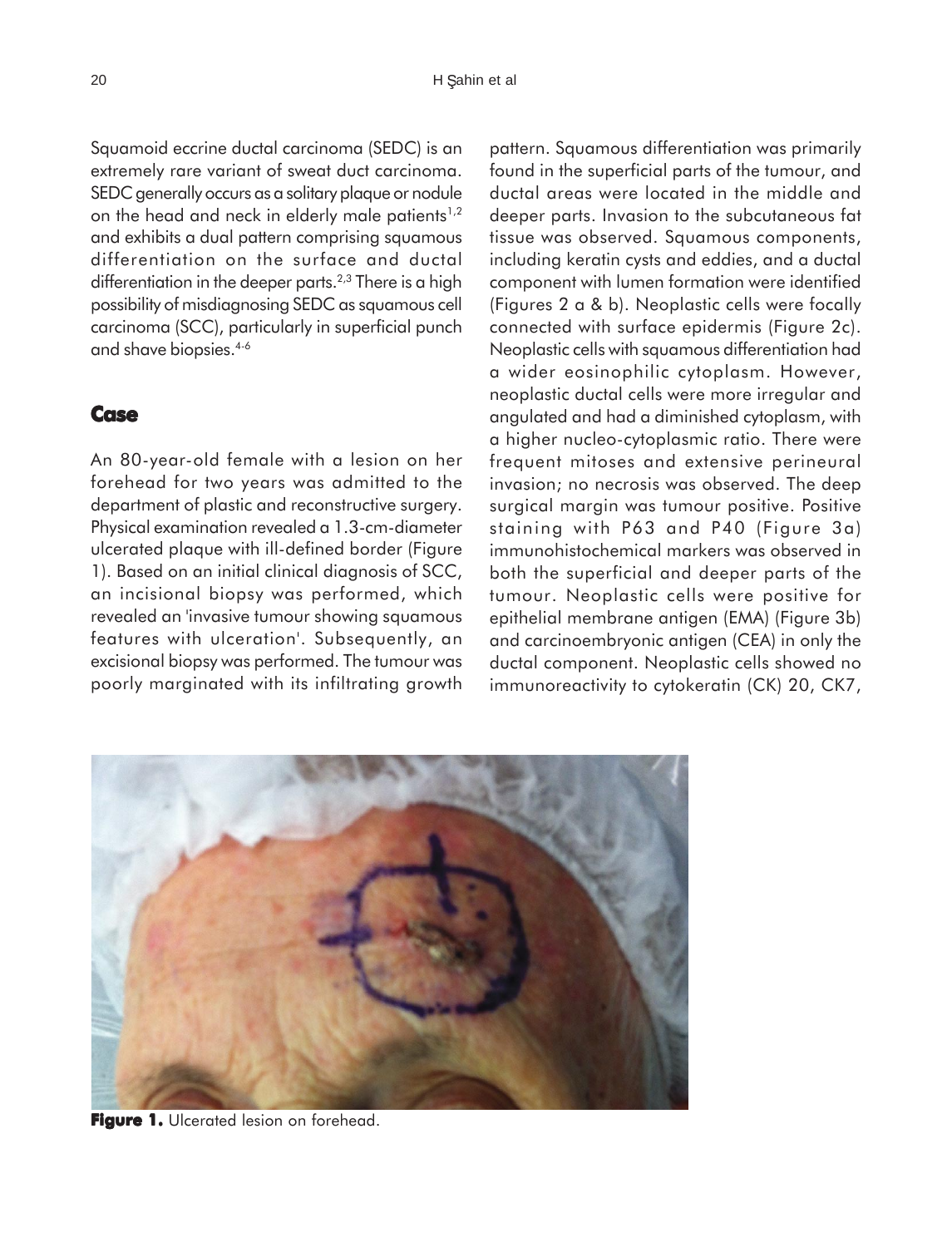

**Figure 2. 2.** (a) Incisional biopsy showing malignant squamous cells and few squamous pearl formations. H&E,  $\times100$ . (b) Superficial squamoid and deeper ductal components are seen. Note the infiltrating borders of the tumour. H&E,  $\times$ 200. (c) Connection between the neoplastic cells and epidermis, H&E,  $\times$ 100.



**Figure 3.** (a) Positive staining with P40 immunohistochemistry, ×100. (b) Positive staining with EMA immunohistochemistry,  $\times$ 100. Perineural invasion is also seen in the bottom right corner.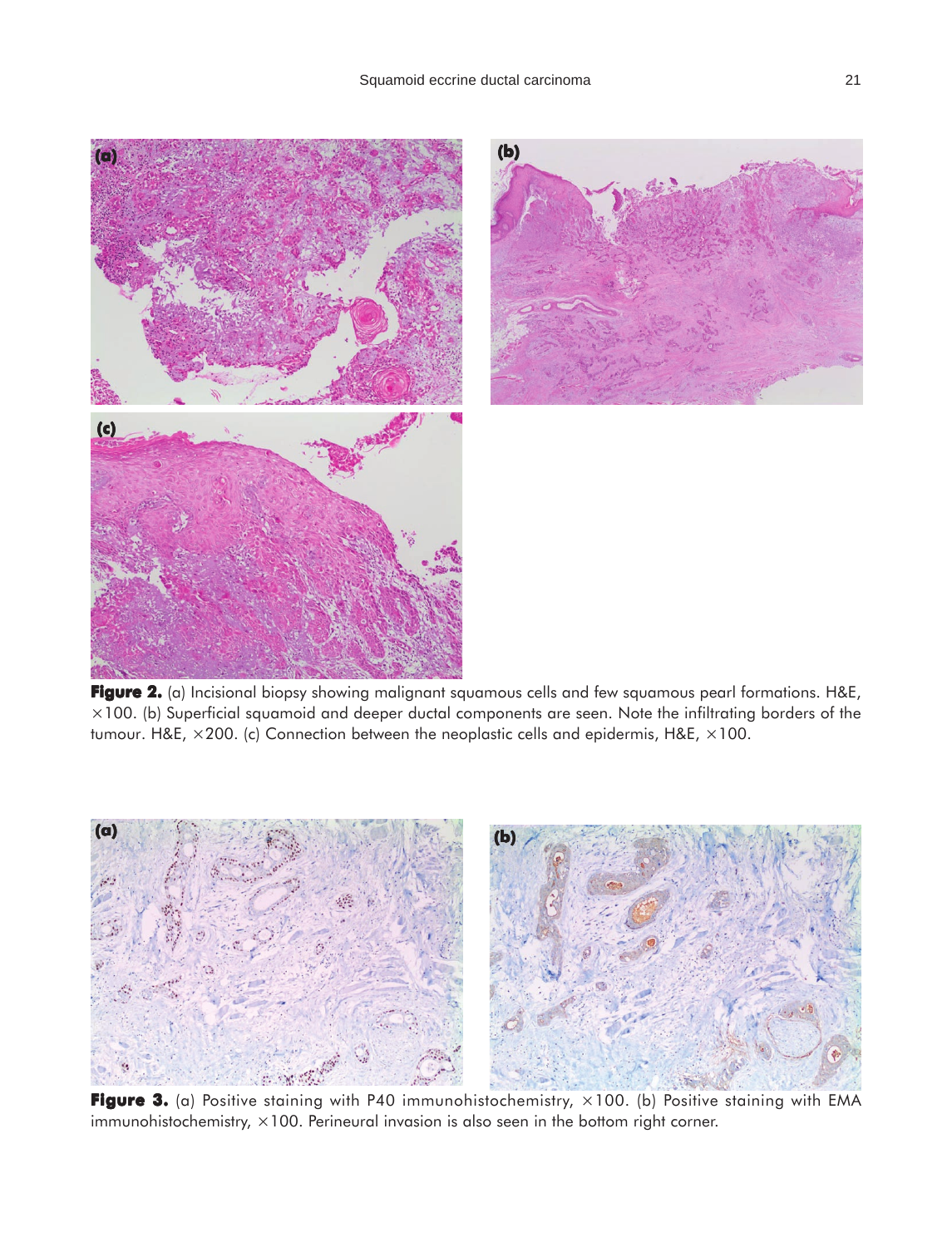S100, SOX10, Ber-EP4, GATA3 and gross cystic disease fluid protein 15. The proliferation index was about 20% with Ki67 staining. The patient did not accept re-excision; surprisingly, she has been disease-free for four years.

#### **Discussion**

SEDC is an exceedingly rare variant of sweat duct carcinomas and is a slow-growing lesion primarily observed on the head and neck and rarely on the extremities and trunk.<sup>2,4,6,7</sup> Grossly, SEDC generally has an infiltrating, hard, poorly circumscribed appearance.4,5 Ulceration may be present in 47% of cases.<sup>2</sup>

Microscopically, tumours are composed of squamous (superficially located) and ductal (deeply located) features, including squamous eddies, horn cysts, keratinisation and ductal lumen formation, <sup>2,4,7</sup> Connection with surface epithelium is common and deep invasion and subcutaneous infiltration are also frequent.<sup>2</sup> The deeper part of the tumour comprises pleomorphic epithelioid cells showing ductal differentiation. There is increased mitotic activity with occasional atypical mitotic figures.<sup>1</sup> A study involving 30 cases reported perineural invasion in 8 cases and lymphovascular invasion in two cases.

SCC is the major differential diagnosis of SEDC. The presence of ductal features is the most important difference between SEDC and SCC. Positive staining for CEA and EMA, which confirms ductal differentiation, is highly supportive of the diagnosis of SEDC.3 The squamous component of SEDC is located superficially and connected with the epidermis; therefore, there is a high possibility of misdiagnosing SEDC as SCC in superficial incisional or shave biopsies, as in our case.<sup>3,4,5,7,8</sup>

Differential diagnoses also include MAC, porocarcinoma, malignant mixed tumour and metastatic carcinomas.7,8 MAC, one of the most common subtypes of adnexal carcinoma, is a

neoplasm of the folliculosebaceous-apocrine unit. MAC exhibits a biphasic pattern within a dense fibrous stroma, including the areas of follicular, sebaceous and occasionally ductal differentiation, rather than squamous differentiation,<sup>5</sup> but lacks the significant atypia unlike SEDC. Conversely, the cystic structures of MAC are not expected in SEDC.<sup>7</sup> Negativity to GATA3 antibody helps in distinguishing SEDC from adnexal carcinomas with apocrine differentiation.<sup>9</sup> Porocarcinoma, an uncommon subtype of sweat gland tumours, is generally found on the extremities. Necrosis, comedo-like microcalcification and atypical cells in a cribriform pattern are important signs of porocarcinoma, whereas they are not expected in SEDC. Malignant mixed tumours may exhibit squamous differentiation, but they can be distinguished from SEDC based on their biphasic nature and chondromyxoid features. Metastatic carcinomas with glandular differentiation might be confusing during the differential diagnosis. Positivity to CK 5/6, CK15, P40 and P63 staining would be useful in distinguishing primary cutaneous tumours from metastatic tumours with glandular differentiation.<sup>6,8,10</sup> Conversely, connection with the overlying epidermis is highly supportive of a primary tumour rather than a metastatic tumour with squamous features.

SEDC has been accepted as an aggressive tumour with multiple local recurrences, lymph node metastasis (up to 13%) and perineural invasion.2 However, SEDC is more likely to have a better prognosis than non-squamoid ductal eccrine carcinomas and other ductal carcinoma types, which have a higher risk for local recurrence, perineural invasion, atypia and metastasis.8,9 As SCC has a more favourable prognosis than SEDC, it is important to distinguish between SEDC and SCC for patient management.

The biological characteristics and origin of SEDC are still debatable. To our knowledge, over 40 case reports of SEDC have been documented in the English literature because it is very rare and